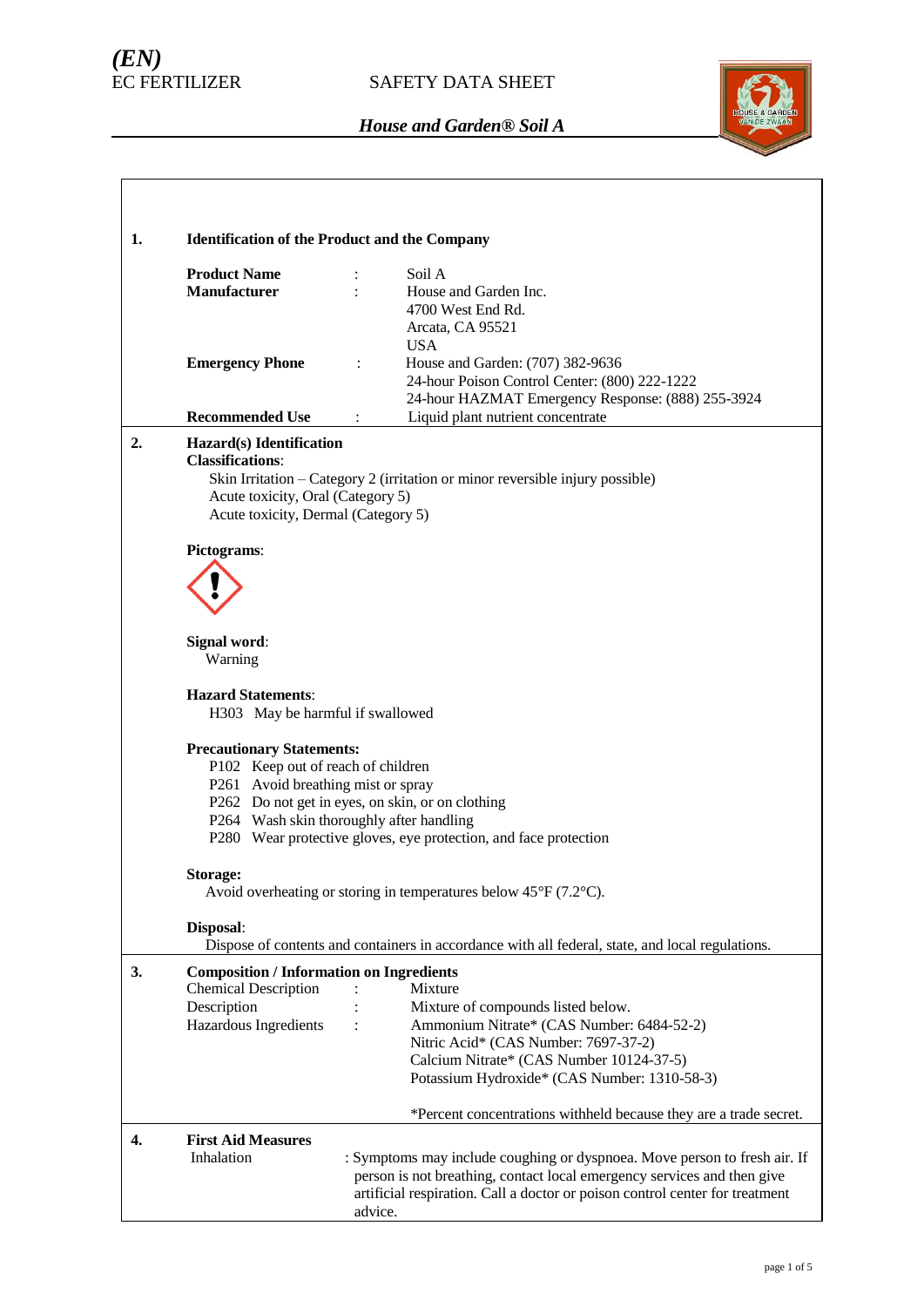SAFETY DATA SHEET



|    | Skin                                      | : Symptoms may include skin irritation. Remove contaminated clothing,<br>thoroughly wash exposed area with water and soap for 15 minutes. Call a<br>doctor or poison control center for treatment advice if symptoms persist.                                                                                           |
|----|-------------------------------------------|-------------------------------------------------------------------------------------------------------------------------------------------------------------------------------------------------------------------------------------------------------------------------------------------------------------------------|
|    | Eyes                                      | : Irritant. Hold eye open and rinse gently with water for at least 15 minutes,<br>ensuring to flush underneath the eyelids. Call a doctor or poison control<br>center for treatment advice.                                                                                                                             |
|    | Ingestion                                 | : Gastro-intestinal irritant. Call a doctor or poison control center for<br>immediate treatment advice. Have person sip a glass of water if able to<br>swallow. Do not induce vomiting unless advised to do so by a medical<br>professional. Do not give anything by mouth to an unconscious person.                    |
|    | <b>First Aid Facilities</b>               | : Water, wash facilities                                                                                                                                                                                                                                                                                                |
| 5. | <b>Fire Fighting Measures</b>             |                                                                                                                                                                                                                                                                                                                         |
|    | <b>Extinguishing Media</b>                | : The product itself is not combustible; in case of fire in its immediate<br>environment, preferred extinguishing media are water spray, foam, CO <sub>2</sub> ,<br>dry ice.                                                                                                                                            |
|    | Unsuitable                                |                                                                                                                                                                                                                                                                                                                         |
|    | <b>Extinguishing Media</b>                | : Water jet.                                                                                                                                                                                                                                                                                                            |
|    | Hazards from combustion<br>of the product | : Decomposes on heating. Combustion can produce toxic fumes and<br>irritating nitrate gases.                                                                                                                                                                                                                            |
|    | Protective equipment                      | : In case of fire, wear a self-contained breathing apparatus and eye<br>protection.                                                                                                                                                                                                                                     |
| 6. | <b>Accidental Release Measures</b>        |                                                                                                                                                                                                                                                                                                                         |
|    | <b>Emergency Procedures</b>               | : Ensure adequate ventilation. Wear safety glasses and appropriate gloves.<br>Chemical-resistant gloves are needed for the sustained contact.<br>Disposable nitrile gloves are adequate for incidental contact (rinse hands<br>after removing gloves). Prevent product from entering sewer drains or<br>surface waters. |
|    | <b>Personal Precautions</b>               | : Avoid contact with skin and eyes.                                                                                                                                                                                                                                                                                     |
|    | Containment and                           | : Stop the source of the spill. Control the spill using floor dry, absorbent                                                                                                                                                                                                                                            |
|    | Cleanup, Materials,                       | materials booms/socks, or towels. Clean up the spill using absorbent.                                                                                                                                                                                                                                                   |
|    | Methods, Procedure                        | Disposal subject to all applicable federal, state, and local regulations.                                                                                                                                                                                                                                               |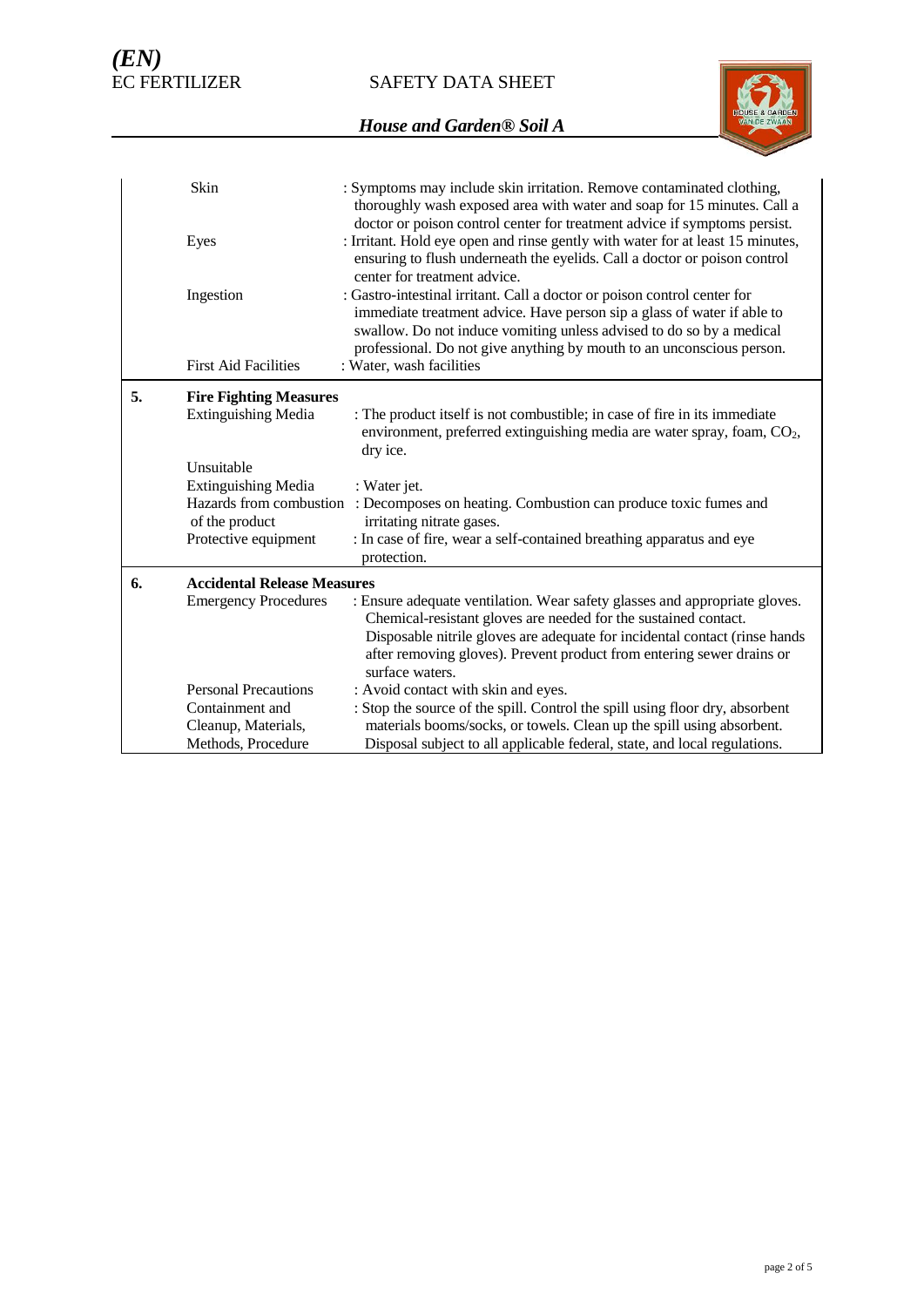

#### **7. Handling & Storage** Handling: Keep out of reach of children. Not for internal use. Avoid contact with skin and eyes. Irritates the skin, mucous membranes, eyes and gullet. Wear suitable protective clothing. In case of contact with skin or eyes, wash immediately with plenty of water. Technical precautions: safety shower and eye shower stations. Store at a temperature between 7 and 30 degrees Centigrade. Storage: Storage conditions: Take all necessary precautions to prevent contamination in case of damaged containers. Store the containers on drip trays or barrier material to prevent product from being discharged to the sewer or surface water. Avoid rough handling to ensure structural integrity. **8. Exposure Control/Personal Protection** Exposure and  $\qquad$ :  $\qquad$  OSHA PEL ACGIH TLV Threshold Limits ppm  $mg/m<sup>3</sup>$ ) STEL  $(mg/m<sup>3</sup>)$ Potassium Hydroxide  $n/a$   $n/a$   $n/a$   $2$ Calcium Nitrate  $n/a$  n/a  $n/a$  n/a n/a Ammonium Nitrate n/a n/a n/a n/a Nitric Acid 2 5 2 4 **OSHA PEL**: Occupation Safety and Health Administration Permissible Exposure Limits **ACGIH TLV**: American Conference of Governmental Industrial Hygienists threshold limit value **TWA**: Time-weighted Average (for a conventional 8-hour workday) **STEL**: Short Term Exposure Limit (a 15-minute, time-weighted average concentration to which workers may be exposed up to four times per day with at least 60 minutes between successive exposure) Engineering Controls : Access to running water and an eye wash station. Personal Protective Equipment: Skin : Wear nitrile gloves when working with the product in case of incidental exposure. Promptly remove contaminated clothing and rinse skin for 15 minutes. Launder clothing before re-use. Eyes : Wear safety glasses or goggles when working with this product in case of accidental splash or mist. Ensure an eye-wash station is near work area. Respiratory : No special safety equipment needed. Avoid inhaling mists or fumes by using appropriate handling methods. **9. Physical & Chemical Properties** Appearance : Dark brownish-red fluid Upper flammability limit : Unavailable Lower flammability limit : Unavailable Odor : Faint chemical scent, standard fertilizer odor Vapor Pressure : Unavailable Odor Threshold : Unavailable Vapor Density : Unavailable pH : 3.5-4.5 Density :  $1.30 \text{ kg/L}$  at  $30^0$ C Melting Point : Unavailable Freezing Point : Unavailable Solubility : Fully soluble Boiling Point : Unavailable Boiling Range : Unavailable Crystallization temperature :  $<$ 7<sup>0</sup>C Flash Point : Unavailable Evaporation Rate : Unavailable Danger of Explosion : None.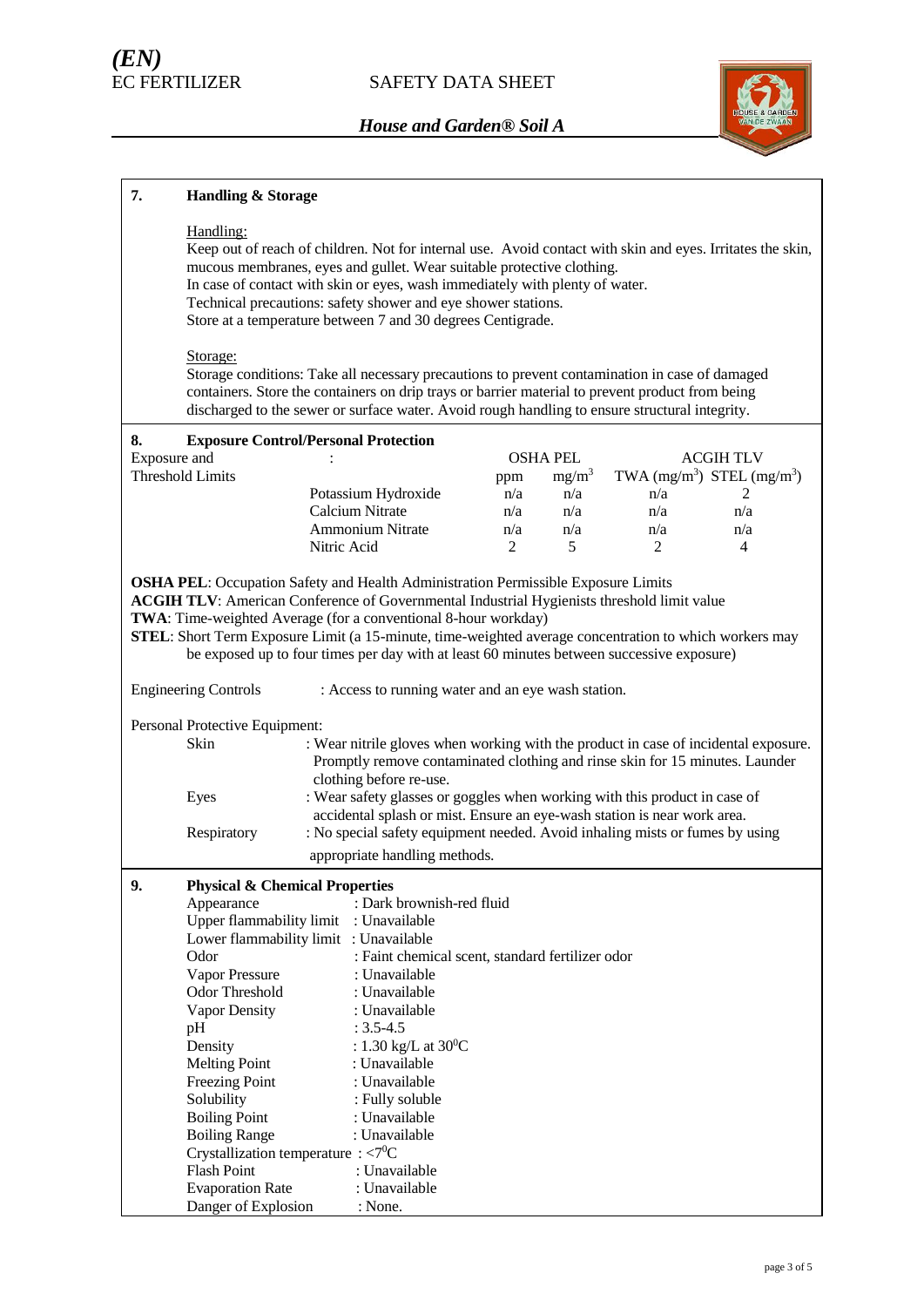# SAFETY DATA SHEET



|     | Flammability                                               | : n/a                                                                                 |  |  |
|-----|------------------------------------------------------------|---------------------------------------------------------------------------------------|--|--|
|     | Auto-ignition Temperature : Material is not self-igniting. |                                                                                       |  |  |
|     | Decomposition Temperature: Unavailable                     |                                                                                       |  |  |
|     | Vapor Pressure                                             | : Unavailable                                                                         |  |  |
|     | Viscosity                                                  | : Unavailable                                                                         |  |  |
|     |                                                            | Partition Coefficient (n-octanol/water) : Unavailable                                 |  |  |
| 10. | <b>Stability &amp; Reactivity</b>                          |                                                                                       |  |  |
|     |                                                            | Chemical Reactivity : No reactivity anticipated. Poses little or no immediate hazard. |  |  |
|     | <b>Chemical Stability</b>                                  | : Stable under normal conditions of use and storage. No stabilizers needed.           |  |  |
|     |                                                            | Color change is not indicative of any safety issues.                                  |  |  |
|     |                                                            | Conditions to Avoid: Do not expose to heat in excess of 200°C.                        |  |  |
|     | Materials to Avoid                                         | : Metals and alkalis                                                                  |  |  |
|     | Suitable Materials                                         | : Plastics, PVC                                                                       |  |  |
| 11. | <b>Toxicological Information</b>                           |                                                                                       |  |  |
|     | Routes of Entry                                            | : Eye, skin contact, inhalation, and ingestion.                                       |  |  |
|     | Eyes                                                       | : Immediate and delayed irritation, reddening in acute and chronic exposure.          |  |  |
|     | <b>Skin</b>                                                | : Immediate and delayed irritation. Long term exposure may cause skin                 |  |  |
|     |                                                            | degradation. Chronic exposure to be avoided.                                          |  |  |
|     | Inhalation                                                 | : Fumes are not produced in standard environmental storage conditions. Fumes          |  |  |
|     |                                                            | caused by fire contain nitrogen oxides, which are dangerous if inhaled, and           |  |  |
|     |                                                            | can result in coughing, dyspnoea, drowsiness, unconsciousness, and death.             |  |  |
|     | Ingestion                                                  | : Acute and chronic ingestion can result in abdominal pain, blue lips, blue           |  |  |
|     |                                                            | fingernails, blue skin, convulsions, diarrhea, dizziness, burning sensations,         |  |  |
|     |                                                            | vomiting, weakness, shock, collapse, and unconsciousness.                             |  |  |
|     | LD50                                                       | : Unavailable                                                                         |  |  |
|     | Carcinogenic                                               | : None of the mixture ingredients are listed on the National Toxicology Program       |  |  |
|     | Properties                                                 | Report on Carcinogens or on the International Agency for Research on Cancer           |  |  |
|     |                                                            | Monographs.                                                                           |  |  |
| 12. | <b>Ecological Information</b>                              |                                                                                       |  |  |
|     | Ecotoxicity                                                | : There is no data specific to this product. It is potentially toxic the organisms in |  |  |
|     |                                                            | its concentrated form.                                                                |  |  |
|     | Persistence and                                            | : Inherently biodegradable. Non-persistent.                                           |  |  |
|     | Degradability                                              |                                                                                       |  |  |
|     | Mobility                                                   | : Mobile in aqueous solutions.                                                        |  |  |
|     | Bioaccumulation                                            | : Chemicals will be held in vegetative material with no toxic effects to livestock or |  |  |
|     | Potential                                                  | humans.                                                                               |  |  |
|     | Environmental                                              | : Do not release into surface waters. Contamination can cause algae blooms and        |  |  |
|     | Protection                                                 | anoxic conditions, both of which are harmful to aquatic ecosystems.                   |  |  |
|     | Leaching                                                   | : Nitrates will leach into water table.                                               |  |  |
|     |                                                            |                                                                                       |  |  |
|     |                                                            |                                                                                       |  |  |
|     |                                                            |                                                                                       |  |  |